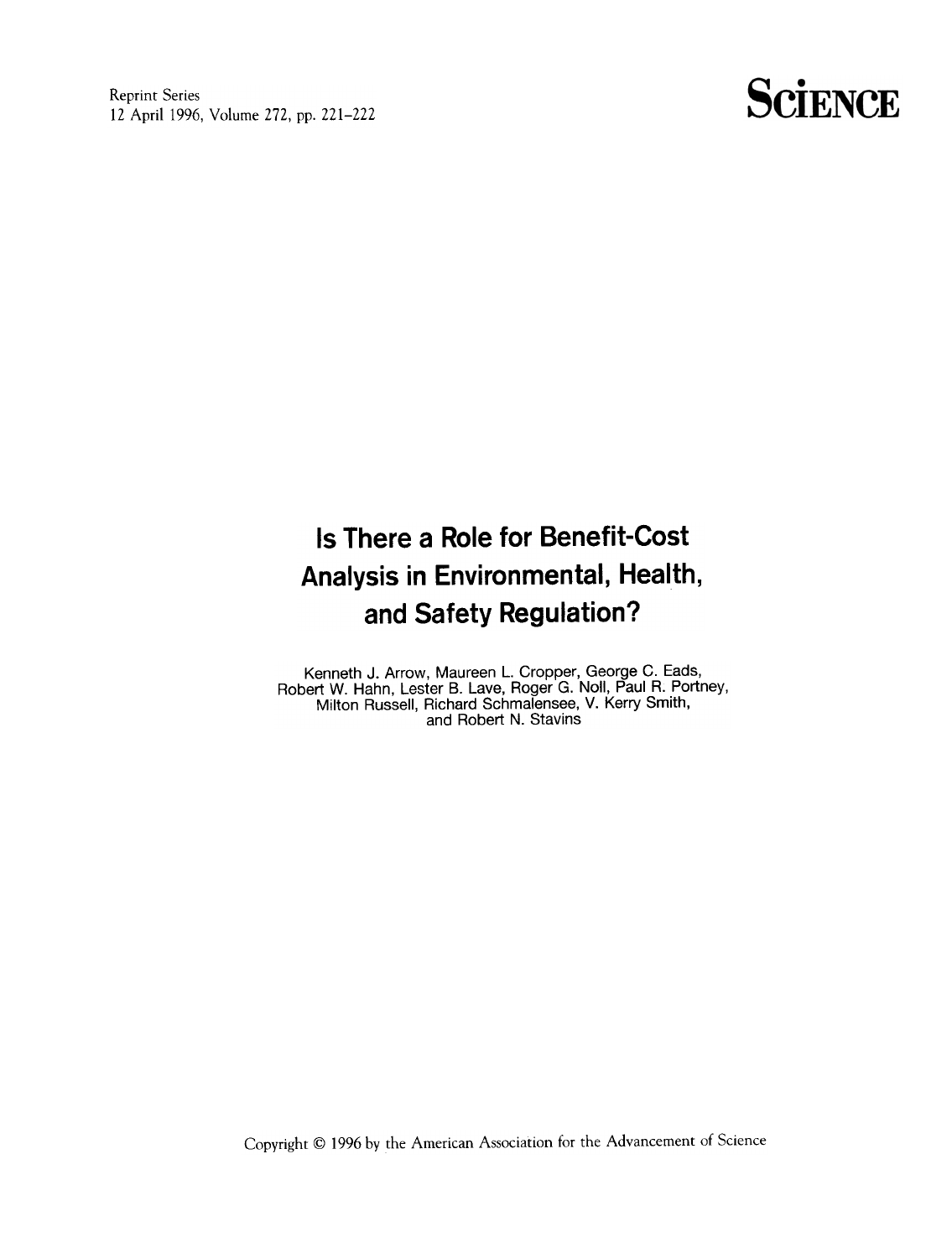## .. I' .  $\mathbf{m}$  and  $\mathbf{m}$  and  $\mathbf{m}$  and  $\mathbf{m}$ and Safety Regulation?

Kenneth J. Arrow, Maureen L. Cropper, George C. Eads, Robert W. Hahn, Lester B. Lave, Roger G. No11, Paul R. Portney, Milton Russell, Richard Schmalensee, V. Kerry Smith, Robert N. Stavins

The growing impact of regulations on the economy has led both Congress and the Administration to search for new ways of reforming the regulatory process. Many of these initiatives call for greater reliance on the use of economic analysis in the development and evaluation of regulations. One specific approach being advocated is benefit-cost analysis, an economic tool for comparing the desirable and undesirable impacts of proposed policies.

For environmental, health, and safety regulation, benefits are typically defined in terms of the value of having a cleaner environment or a safer workplace. Ideally, costs should be measured in the same terms: the losses implied by the increased prices that result from the costs of meeting a regulatory objective. In practice, the costs tend to be measured on the basis of direct compliance costs, with secondary consideration given to indirect costs, such as the value of time spent waiting in a motor vehicle inspection line.

The direct costs of federal environmental, health, and safety regulation appear to be on the order of \$200 billion annually, or about the size of all domestic nondefense discretionary spending  $(1)$ . The benefits of the regulations are less certain, but evidence suggests that some but not all recent regulations would pass a benefit-cost test (2). Moreover, a reallocation of expenditures on environmental, health, and safety

regulations has the potential to save significant numbers of lives while using fewer resources (3). The estimated cost per statistical life saved has varied across regulations by a factor of more than \$10 million (4), ranging from an estimated cost of \$200,000 per statistical life saved with the Environmental Protection Agency's (EPA's) 1979 trihalomethane drinking water standard to more than \$6.3 trillion with EPA's 1990 hazardous waste listing for wood-preserving chemicals (3, 5). Thus, a reallocation of priorities among these same regulations could save many more lives at the given cost, or alternatively, save the same number of lives at a much lower cost (6).

Most economists would argue that economic efficiency, measured as the difference between benefits and costs, ought to be one of the fundamental criteria for evaluating proposed environmental, health, and safety regulations. Because society has limited resources to spend on regulation, benefit-cost analysis can help illuminate the trade-offs involved in making different kinds of social investments. In this regard, it seems almost irresponsible to not conduct such analyses, because they can inform decisions about how scarce resources can be put to the greatest social good. Benefit-cost analysis can also help answer the question of how much regulation is enough. From an efficiency standpoint, the answer to this question is simple: regulate until the incremental benefits from regulation are just offset by the incremental costs. In practice, however, the problem is much more difficult, in large part because of inherent problems in measuring marginal benefits and costs. In addition, concerns about fairness and process may be important noneconomic factors that merit consideration. Regulatory policies inevitably involve winners and losers, even when aggregate benefits exceed aggregate costs (7).

Over the years, policy-makers have sent mixed signals regarding the use of benefitcost analysis in policy evaluation. Congress has passed several statutes to protect health, safety, and the environment that effectively preclude the consideration of benefits and costs in the development of certain regulations, even though other statutes actually require the use of benefit-cost analysis (8). Meanwhile, former presidents Carter, Reagan, and Bush and President Clinton have all introduced formal processes for reviewing economic implications of major environmental, health, and safety regulations. Apparently the Executive Branch, charged with designing and implementing regulations, has seen a need to develop a yardstick against which the efficiency of regulatory proposals can be assessed. Benefit-cost analysis has been the yardstick of choice (9).

We suggest that benefit-cost analysis has a potentially important role to play in helping inform regulatory decision-making, although it should not be the sole basis for such decision-making. We offer the following eight principles on the appropriate use of benefit-cost analysis (10).

1) Benefit-cost analysis is useful for comparing the favorable and unfavorable effects of policies. Benefit-cost analysis can help decision-makers better understand the implications of decisions by identifying and, where appropriate, quantifying the favorable and unfavorable consequences of a proposed policy change, even when information on benefits and costs, is highly uncertain. In some cases, however, benefit-cost analysis cannot be used to conclude that the economic benefits of a decision will exceed or fall short of its costs, because there is simply too much uncertainty.

2) Decision-makers should not be precluded from considering the economic costs and benefits of different policies in the development of regulations. Agencies should be allowed to use economic analysis to help set regulatory priorities. Removing statutory prohibitions on the balancing of benefits and costs can help promote more efficient and effective regulation. Congress could further promote more effective use of resources by explicitly asking agencies to consider benefits and costs in formulating their regulatory priorities.

3) Benefit-cost analysis should be required for all major regulatory decisions. Although the precise definition of "major" requires judgment  $(11)$ , this general requirement should .be applied to all government agencies. The scale of a benefit-cost analysis should depend on both the stakes involved and the likelihood that the resulting information will affect the ultimate decision. For example, benefit-cost analyses of policies intended to retard or halt depletion of stratospheric ozone were worthwhile because of the large stakes involved and the potential for influencing public policy.

4) Although agencies should be required to conduct benefit-cost analyses for major decisions and to explain why they have selected actions for which reliable evidence indicates

K. J. Arrow and R. G. Noll are in the Department of Economics, Stanford University, Stanford, CA 94305, USA. M. L. Cropper is at the World Bank, 1818 H Street, NW, Washington, DC 20433, USA. G. C. Eads is at Charles River Associates, 1001 Pennsylvania Avenue, NW, Washington, DC 20004, USA. R. W. Hahn is at the American Enterprise Institute, 1150 17th Street, NW, Washington, DC 20036, USA. L. B. Lave is in the Graduate School of Industrial Organization, Carnegie Mellon University, Pittsburgh, PA 15213, USA. P. R. Portney is at Resources for the Future, 1616 P Street, NW, Washington, DC 20036, USA. M. Russell is in the Department of Economics, University of Tennessee, Knoxville, TN 37996, USA. R. Schmalensee is at the Sloan School of Management, Massachusetts Institute of Technology, Cambridge, MA 02139, USA. V. K. Smith is at Duke University, Durham, NC 27708, USA. R. N. Stavins is at the John F. Kennedy School of Government, Harvard University, Cambridge, MA 02138, USA.